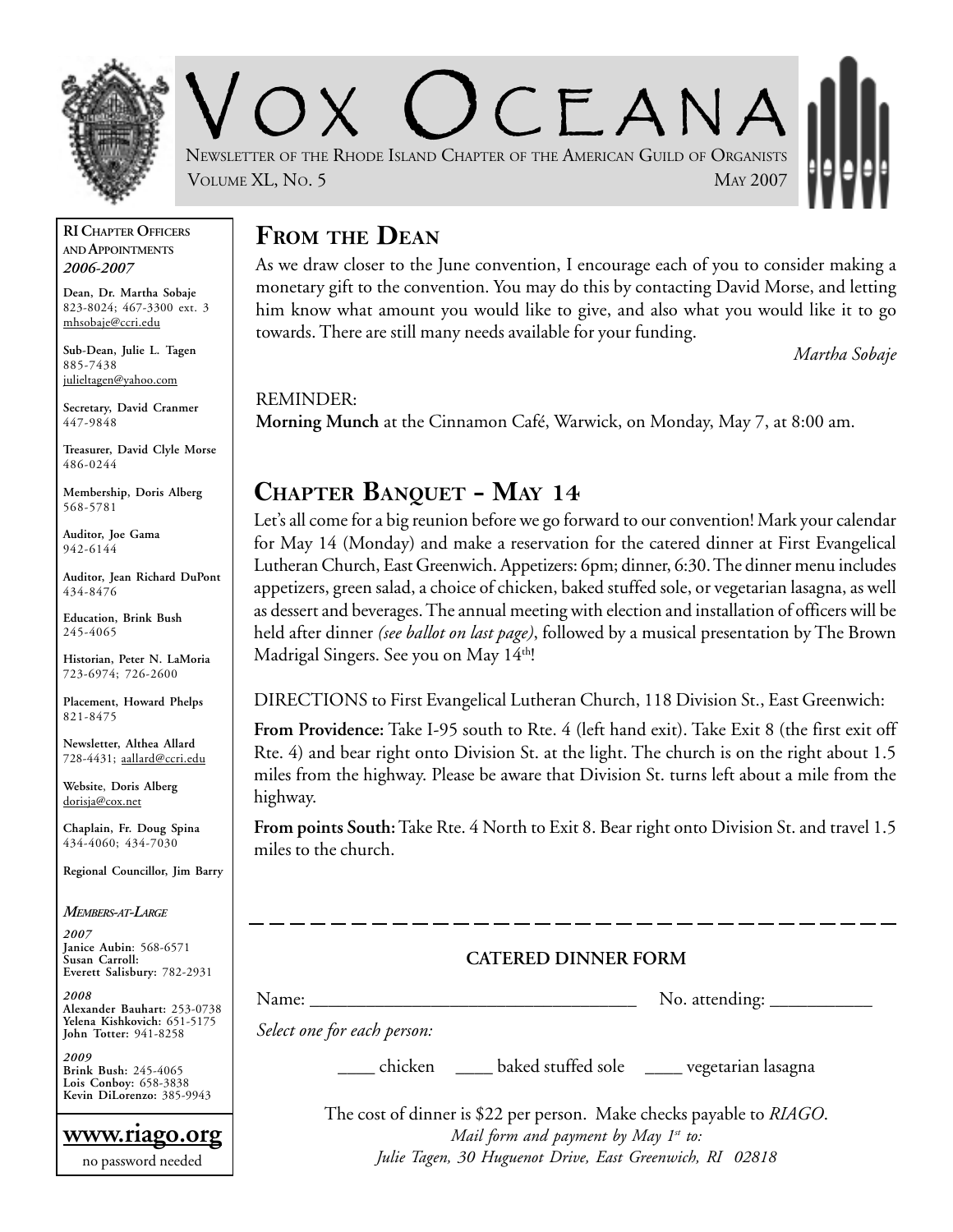#### **EVENTS**

**Saturday, May 5, 1:00 pm**: Senior Recital, **Laya Varghese**, Sayles Hall Brown University, Providence. Works of Bach, Brahms, Langlais, and Biber. Info 863- 3234. Free admission.

**Sunday, May 6, 4:00 pm:** Shelter Benefit Concert: Choirs from Central Falls and Pawtucket performing under the direction of **Peter Lamoria**, **Andrew Galuska**, and **Althea Allard**. Maria Goretti Church, Power Rd., Pawtucket. Reception to follow. Freewill offering benefits the New Hope Shelter for homeless families.

**Saturday, May 12, 8:00 pm**: **Music at Park Place** presents **The Calder Quartet**, an acclaimed and innovative string quartet of four 20-something musicians from Los Angeles, CA playing Mozart *Quartet in F Major K 590*, Thomas Ardes *Arcadiana* and Mendelssohn *Quartet in A minor Op.13*. St. Paul's Episcopal Church, 50 Park Place, Pawtucket. General admission: \$25 (\$20 advance sales); \$20 seniors; \$10 students. www.musicatparkplace.com or 401-72-MUSIC.

**Friday, June 8, 8:00 pm** (7:30 pre-concert lecture)**: Newport Baroque Orchestra** under the direction of **Paul Cienniwa** presents a Fifth Anniversary Concert featuring works by J.S. Bach, C.P. E. Bach, J.F.C. Bach, and Pergolesi's *Stabat Mater* with soprano **Mary Therese Royal de Martinez** and alto **Kathryn Jennings** at Emmanuel Church, 42 Dearborn St., Newport. Preconcert lecture by **Professor James Bohn** of Rhode Island College. \$20 general admission; \$25 preferred seating. 401-855-3096; www.newportbaroque.org; info@newportbaroque.org.

## **MEMBER MATTERS**

From Ada Malher we received word that **Betty Nickerson** has had triple bypass surgery and then rehab. Her husband Bob says she would love to hear from her friends in Rhode Island as she continues her recovery.

#### **ELECTIONS**

Remember to fill out the 2007-2008 RI Chapter AGO election ballot located on the last page. Mail it to Maribeth Bowden or bring it with you to the Chapter Banquet on May 14!

# **EVENTS OF INTEREST FROM AROUND NEW ENGLAND**

- **Sunday, May 20, 4:00 pm: Music Alive! 80-Minute Organ Concert** celebrating the 80th birthday of George Clifton Bryant Memorial Organ at Wesley United Methodist Church, 114 Main Street, Worcester, MA: 508.799.4191; www.music-alive.net.
- **June 11-17: Boston Early Music Festival**; www.bemf.org.
- **July 22-27:** Springfield MA Chapter **Pipe Organ Encounter** at Smith College, Northampton, MA. Cost \$375 (tuition, room, all meals, all sponsored activities) Deadline: June 1. marthas@fastmail.fm (Martha Sienkiewicz, POE registrar).

#### **FROM THE EDITOR**

Submissions for the June newsletter are due by May 20, by e-mail or snail mail, with e-mail preferred: aallard@ccri.edu or 166 Suffolk Avenue, Pawtucket, RI 02861-2143.

*Althea Allard*